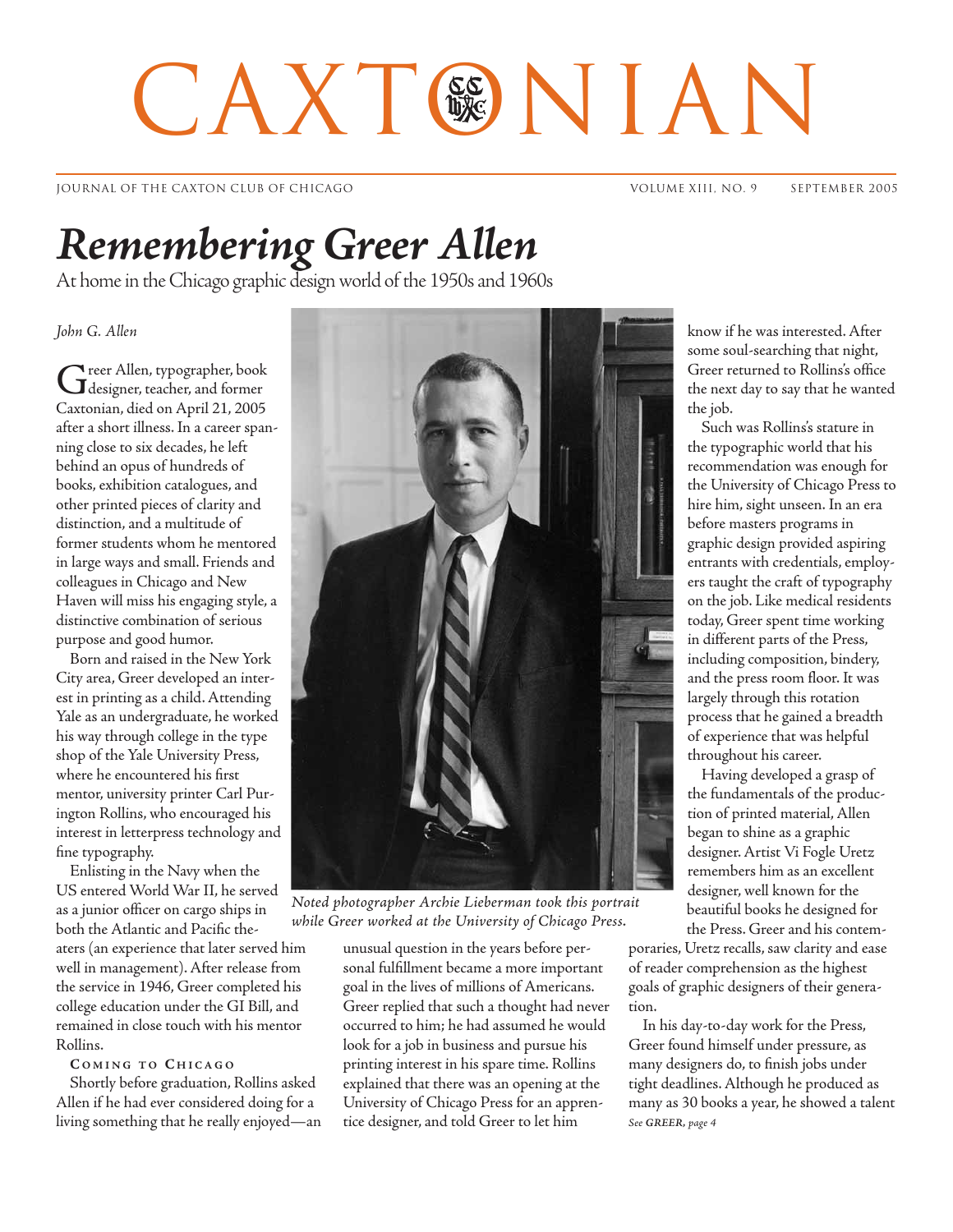

# **C A X T O N I A N** *A Message from the President*

## *The Caxton Club, Founded 1895*

**Junie L. Sinson,** *President* **Adele Hast,** *Vice-President* **Jane F. Carpenter,** *Secretary* **Gerald Bauman,** *Treasurer* **Michael Thompson,** *Past President*

## *Council*

*Class of 2006* **Kathyrn DeGraff Tony Batko Paul T. Ruxin Dan Landt Robert Williams**

## *Class of 2007*

**Bruce H. Boyer William D. Mulliken William Drendel Caryl Seidenberg C. Steven Tomashefsky**

*Class of 2008* **Anthony Mourek Marilyn Sward John Blew Barbara Denemark Long Edward C. Bronson**

*Appointed Officers*

**Paul T. Ruxin,** *Programs* **Paul F. Gehl,** *Archivist* **Hayward R. Blake,** *FABS Representative* **Frank J. Piehl,** *Historian*

### *Committees*

**Michael Thompson,** *Development* **William Drendel,** *Exhibitions* **Ed Quattrocchi (***Honorary Chair),*  **J. William Locke, Dorothy Sinson (***Co-Chairs), Friday Luncheons* **William D. Mulliken,** *Membership* **Robert Williams,** *Publications* **Martha Chiplis,** *Publicity* **Junie L. Sinson,** *Nobel Study* **Wendy Husser,** *Web Site*

## *Caxton Club Staff*

**Dan Crawford,** *General Manager*

## *Caxtonian*

**Robert McCamant,** *Editor* **Wendy Husser,** *Copy Editor* **Carolyn Quattrocchi,** *Copy Editor* **Robert Cotner,** *Founder* **Kathryn DeGraff, Matthew J.Doherty, Wendy Husser, Paul Ruxin, Florence Shay,** *Contributing Editors*

The *Caxtonian* is published monthly by The Caxton Club, whose office is in the Newberry Library. Permission to reprint material from the *Caxtonian* is not necessary if copy of reprint is mailed to The Caxton Club office and the *Caxtonian* is given credit. Printing: River Street Press, Aurora, IL

s I assume office as President of the Caxton Club it seems appropriate for me to reflect on the past, look at the evolving present, and express my vision of the Club's future. The past is easiest to address. Our past leadership has been extraordinary. Under that guidance we have seen our Club's able committees excel in their missions. **P A C**  $T$ 

The past achievements are obvious. During the last year *The Caxtonian* has continued to reinforce its reputation of

excellence. Exhibitions and Publications united to develop and present the Leaf Book Exhibit, a project that earned prideful acclaim. The Development Committee has been a steady and effective. Our monthly programs have continued to grow in the caliber of the presentations and in reward to those in attendance. Membership has remained constant, and we have continued to attract members who are willing and able to work toward achieving our Club's objectives.

**P RESENT**

Since accepting the office of President, I have sought counsel from many Club members. With their input and generous assistance I have begun various projects that may proudly create a dynamic "Present." A sample of these follows:

(a) It has been called to my attention that some elderly and/or disabled members have difficulty attending our meetings. Steve Masello has agreed to coordinate "transportation pools" that will facilitate the attendance of all our members. Details will be made available to the membership.

(b) David Mann is reviewing our basic legal documents and confirming the propriety of our



operating structure. (c) Gerald Bauman, our Treasurer, is working with those responsible for the collection and distribution of our funds. It is our intention to place our financial practice on a business-like basis. Additionally, efforts will be made to bond those of us with access to our Club's funds and assets.

(d) Jim Tomes has agreed to direct an effort to suggest specific criteria for

the awarding of Honorary Memberships. He was also asked to reflect on the propriety of creating an annual Special Service Award. The award, if created, would go to a member for extraordinary Club activity during the past year. Criteria for that award would also have to be developed. Naturally, any award and proposed criteria will be referred to the Council.

(e) Adele Hast, our Vice-President, has inspected our archives and our published books inventory. She has reported that they are in excellent order.

(f) Wendy Husser is chairing a group that will present the Council with suggested criteria and objectives applicable to the awarding of scholarships by our Club.

**F UTURE**

The future of the Club is obviously less predictable. The following represents my dreams and ambitions for the Caxton Club:

(a) Bill Mulliken, our new Membership chairman, has agreed to begin targeting and recruiting new members whose lives and activities are known to be devoted to the book.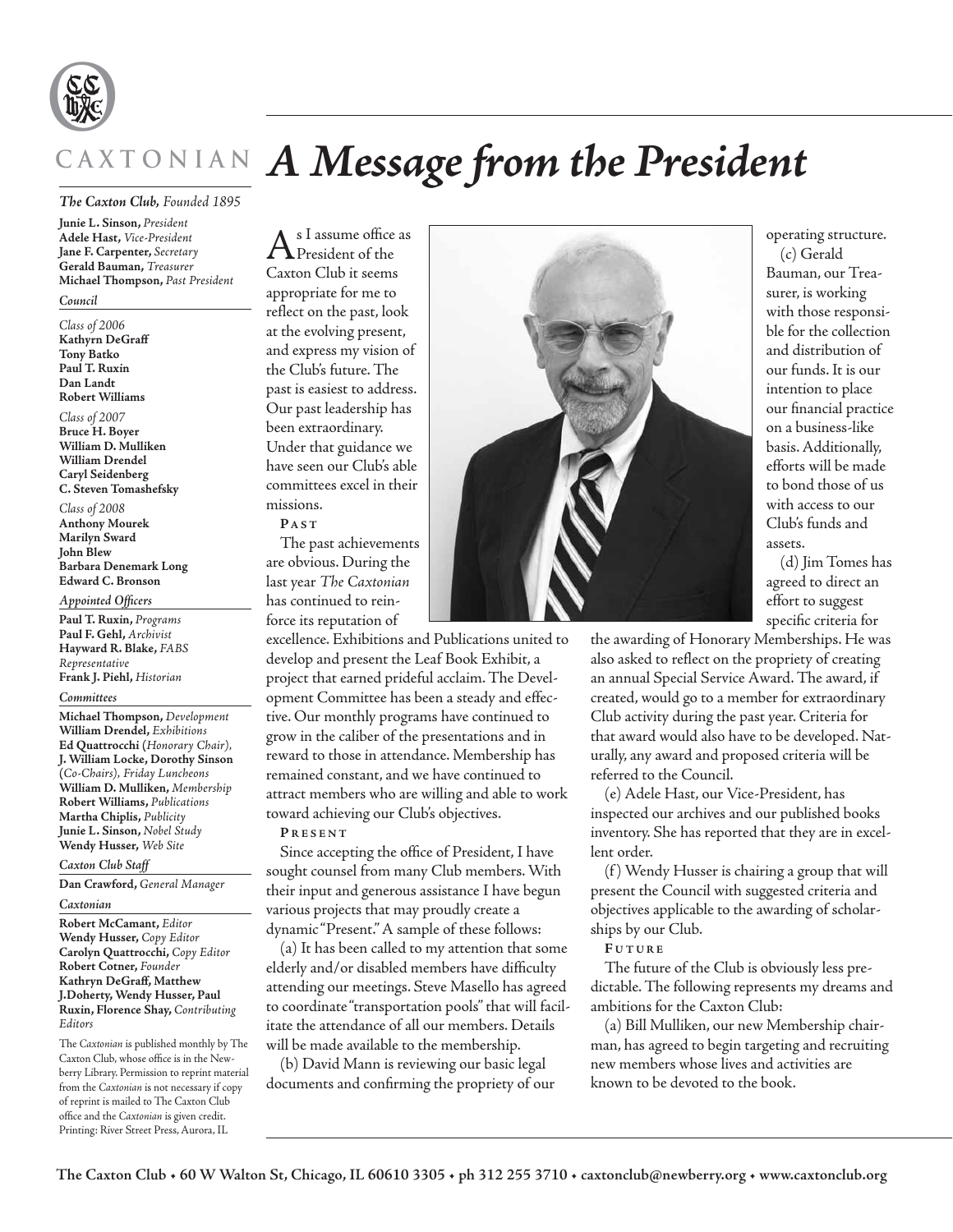(b) We have an obvious need to welcome and secure "younger members." Factors that might uniquely impact younger members are: cost, time availability, networking, and social activities. A Membership sub-group is now meeting to explore recruitment steps sensitive to the above concerns, which will be both inviting and stimulating to "younger members."

(c) I have seen much of the anticipated schedule of our up-coming luncheon and dinner meetings. The leadership of these two activities has been energetic and, as a result, produced a magnificent schedule of future events. Attendance at these meetings should be enriching in scholarship and entertaining for those present.

(d) Until we have a "Room of Our Own," the attaining of such a facility should remain an objective of the Club. It has been correctly pointed out that a commitment to effectuate that objective should not precede our access to funds essential to the sustaining of that venture.

It is my wish to develop a Building Fund that will be a vehicle for the realization of our objective. Michael Thompson has agreed to assume leadership of the Development Committee. That Committee may best accumulate assets through the arrangement of deferred testamentary giving. Although most of us will never enjoy the fruits of our objective, some day the vision will become a reality.

(e) It is my hope to develop a committee to plan and implement the coordination of special events. The events may include periodic Club trips. We can travel to institutions and libraries of mutual interest both in and out of our immediate geographic area. A trip is being planned for Springfield, Illinois. It is our intention to visit the Lincoln Museum and Library.

(f ) Activities provide our Club with energy. Our activities should be expanded.

Our visits to the homes of members for the viewing of their special book collections have been rewarding and well received.

Our Nobel Study Committee has been

both enriching and agreeable to those of us who have a particular interest in the gifted individuals who contribute to the creation of books.

I envision a new activity that will periodically provide work and study seminars. These seminars would address various aspects and components of the book. Such seminars could study subjects such as design, print, marginalia, paper, and binding. Toward that objective I will need your help and welcome your direction.

(g) During the past year, Charles Cullen, as President of the Newberry Library, took steps to encourage and develop a closer relationship between our Club and the Newberry Library. As a result of that overture we have moved toward the organization and presentation of our first joint seminar. On April 1, 2006, we will present the "2006 Caxton-Newberry Symposium: The Past and Future of Intellectual Property."

(h) Steps will be taken to welcome and support the Newberry's incoming President, David Spadafora. Our two organizations' mutual membership, support, and interests make the Caxton-Newberry relationship very special.

(i) Membership on the Council should entail more than listening to Committee reports once a month. Not only should membership on the Council be a learning experience, but it should also provide the Club with energy. I envision it as a vehicle for construction and not obstruction.

Shortly after accepting the Presidency of The Caxton Club I decided to more carefully read Frank Piehl's book, *The Caxton Club 1895-1995: Celebrating a Century of the Book in Chicago*. No club President could read that book without a feeling of special pride and humility. If the above outlined dreams for our future are achieved, I will have lived up to my responsibility to your Club. Your help is welcomed. It will be needed.

*—Junie L. Sinson*

## *Things they're saying about us:*

About the Inland Printers Exhibition:

Alan Artner in the *Chicago Tribune*: "Inland Printers: The Fine Press Movement in Chicago 1928-1945" is successful "in bringing alive a brilliant but relatively little-known aspect of Chicago's artistic history."

About the leaf book exhibition:

Jonathan Messinger in *TimeOut Chicago*:

"The...comprehensive exhibit is the first of its kind to showcase the leaf books, tackle the controversy and also attempt to catalog the leaf books that are still around."

Joel Henning in *The Wall Street Journal*:

a "fascinating display of some of the best leaf books."

John Windle in *The ABAA Newsletter* (of the Antiquarian Booksellers Association of America):

"I must...[congratulate] the Caxton Club on publishing such a distinguished volume so quickly and inexpensively.... By not shirking the controversial issues surrounding leaf books, and publishing important scholars on both sides of the controversy, the Caxton Club has done a great service to the world of rare book collecting...."

We regret that the fall FABS newsletter, which is expected to contain coverage of the Leaf Book exhibition, will not arrive in time to be included in the mailing with this issue. Look for it in a separate mailing, or with our October issue.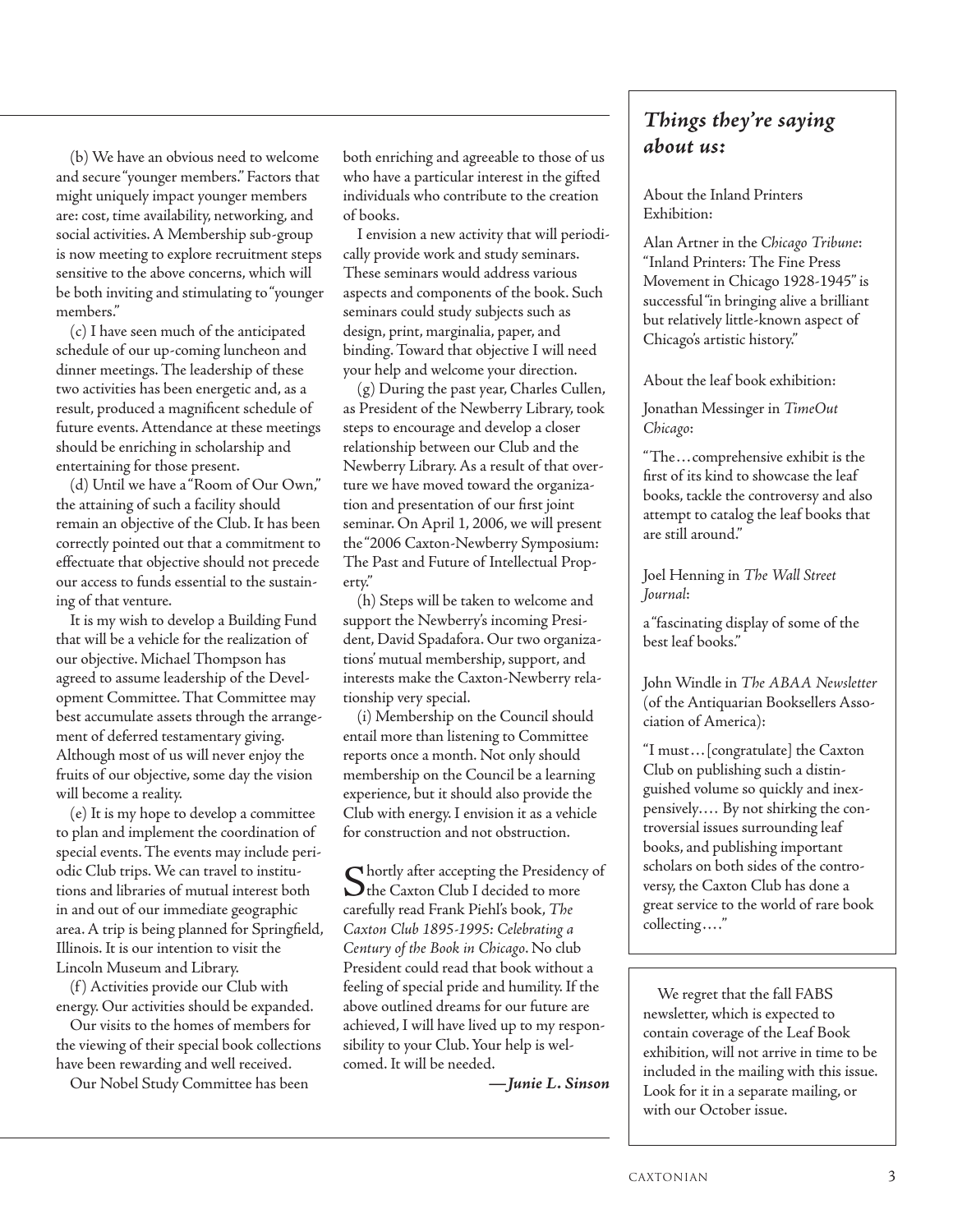## **GREER***, from page 1*

for designing layouts of quiet distinction, with an understated strength and gentle forcefulness. Some of the books he designed for the Press include *The Complete Greek Tragedies*, edited by David Grene and Richard Lattimore, and *Insull*, by Forrest McDonald.

**L OCAL M ENTORS** In the best professional communities, established elders, secure in their standing, encourage younger people to develop their talents, and so it

was in Chicago's typographic community after World War II. Caxtonian Susan Jackson Keig recalls that typesetter Gordon Martin and his wife Jessie welcomed Greer into their circle. Highly knowledgeable about type, these designer-consultants were role models whose combination of marriage and career offered Greer a template for his own life. In Hyde Park, where he lived, illustrator and portrait painter George McVicker and his wife Julia, a talented weaver, invited him to their frequent weekend open houses. Other regular attendees included glassware artists Michael and Frances Higgins.

But the most important of Greer's mentors in Chicago was Caxtonian Robert Hunter Middleton, a typographer who combined an unassuming manner, a warm eagerness to encourage junior colleagues, and consummate professional ability. Decades after they met, Greer paid homage to Middleton in the Caxton Club's book *Robert Hunter Middleton: The Man and His Letters*:"[T]hey nurture seedling souls guiding them to those they should know, and who in turn should know them (p.  $20$ )."

On one occasion, Greer, when still a seedling soul in awe of Middleton's efforts on behalf of himself and other young graphic artists, expressed a wish to repay Middleton for his generosity. He never forgot Middleton's reply, which was that Greer should not repay him, but should instead pass along the gift of professional nurture he had been given to the next gen-



Western Life in the Stirrups *was one of several Caxton Club books designed by Greer.* 

eration. Greer took this advice to heart, and was able to carry out Middleton's instructions at a later stage of his career when he taught graphic design students at Yale.

**T H E L IBRARY WORLD**

Greer established himself professionally in Chicago at a time when Chicago was consolidating itself as a library center. Caxtonian James Wells, then in the early stages of his long career at the Newberry Library, recalls Greer's friendship and encouragement, particularly Greer's introducing him to his friends in typography and librarianship. Over the course of his long and distinguished career at the Newberry, Wells returned the favor by introducing Greer and his wife Sue to many of the important visitors he hosted, including Stanley Morison, the noted typographer of *The Times* of London. Greer designed various books for the Newberry, including *The Circle of Knowledge*, for which Wells was the curator and client.

Caxtonian Gordon Williams, director of the Center for Research Libraries, was a friend of the family who generously shared his experiences with the complexities of his administration as he worked with many of the nation's greatest libraries to develop the version—in easily available book form—of the National Union Catalog (called by Nicolas Barker "the greatest bibliographical achievement in my time."). In visits at each other's homes, Greer listened with interest as Williams, in his genial, expansive manner, reported on ongoing developments in his work with major libraries, or they

would discuss their shared interest in fine typography.

Greer's closest friend during his Chicago years was Caxtonian Robert Rosenthal, curator of Special Collections at the University of Chicago Library. The two met as young colleagues at the University. Discovering a shared interest in books and printing, they and their families developed a long, warm, and enduring friendship. As Hyde Park neighbors, the families visited each other frequently, and during their visits, they would compare notes on subjects

ranging from university administration to home repairs (both had bought somewhat neglected houses which they and their wives transformed into tasteful, welcoming homes). Caxtonian Jane Rosenthal shared her interest in Mexican culture, the Spanish language, and Náhuatl and other Uto-Aztecan languages.

Through their friendship with the Rosenthals, the Allens were privileged to follow Special Collections over the years as it grew in size and stature, and in particular the department's move from Harper Library to Regenstein Library, which opened in 1970.

**G REER AND THE C AXTON CLUB**

Among Middleton's contributions to Greer's professional development was to interest him in the Caxton Club as an ongoing institution where typographers, book collectors, and librarians meet to share their common interests. He joined the Caxton Club in 1954, nominated by Norman Cram (an R.R. Donnelley executive who later arranged for Greer and Sue to visit the studio of Father Catich in Iowa) and seconded by Middleton. Greer enjoyed the interaction and contacts, maintaining his membership until 1981, ten years after moving from the University of Chicago to Yale.

Caxtonians today enjoy the benefit of one important Allen family contribution. Like Gordon and Jessie Martin, Greer and Sue Allen were fellow professionals as well as husband and wife. A distinguished graphic designer in her own right, Sue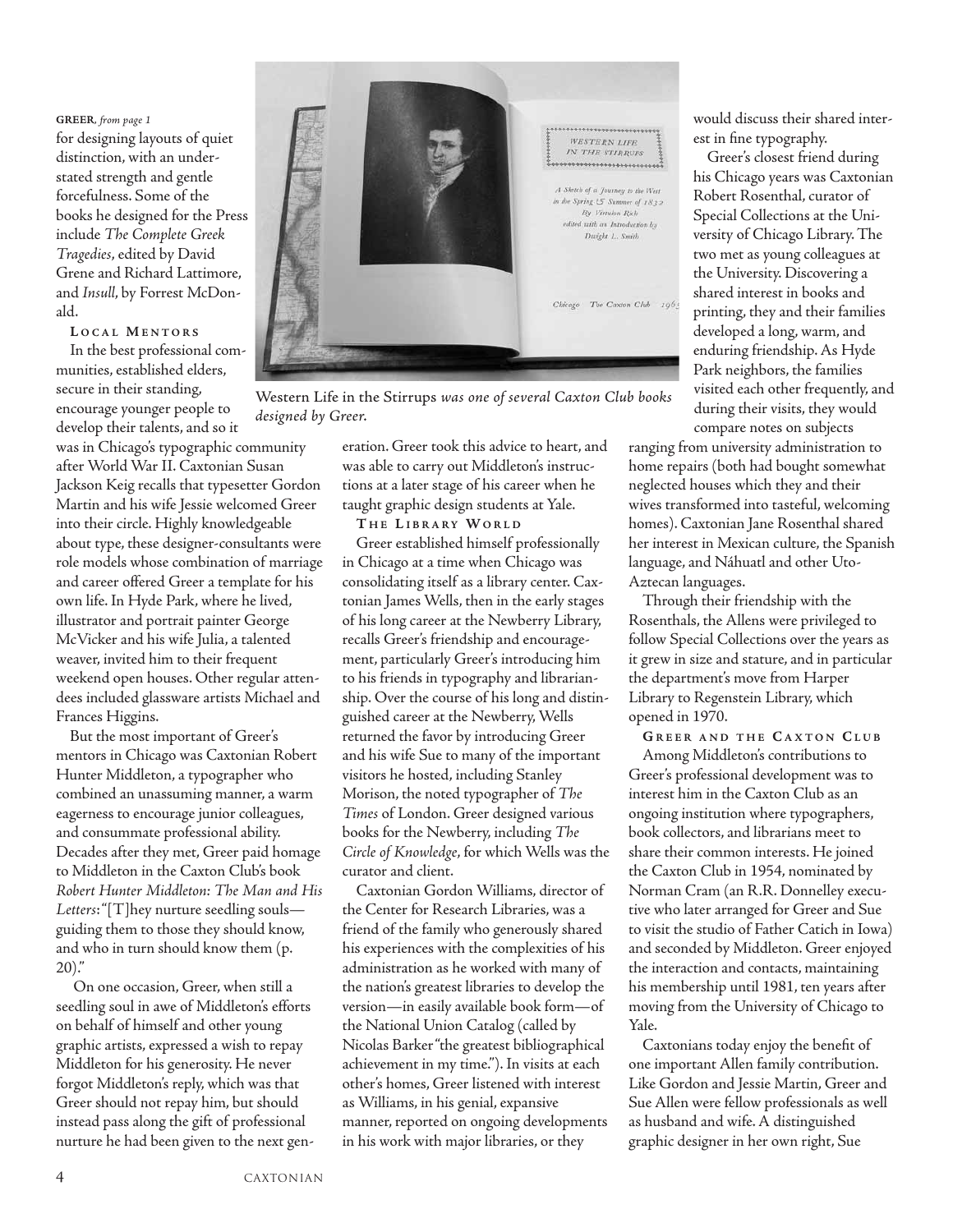established her scholarly credibility with a meticulously-researched exhibition on 19th century American bookbindings (mounted, at Robert Rosenthal's invitation, in the Special Collections exhibit cases) and a microfiche book on the subject published by the University of Chicago Press. Subsequently, she became the first woman to address a Caxton Club audience, which helped lead to the Club's 1976 decision to admit women to its membership.

**S OCIETY OF T YPOGRAPHIC A RTS** Caxtonian James Wells remembers that

Greer's greatest professional involvement was with the Society of Typographic Arts. During the 1940s, 50s, and 60s, the STA was the leading professional association for Chicago's graphic designers. Founded in 1927, the STAs sixty members formed what Caxtonian Susan Keig describes as a "large-ish, but manageable" community. Its members included not only such older typographers as Middleton and McVicker, but such contemporaries of Greer as Caxtonian Hayward Blake. With its Type Workshop (housed at the Newberry Library), the STA was a very good forum for designers to explore the possibilities of their craft in a hands-on fashion. Caxtonian Muriel Underwood, in her July 1996 *Caxtonian* article, "The Story of the STA/ACD Type Workshop,"notes that some of the Type Workshop's supply "had been replenished from time to time by the University of Chicago Press Printing Department, arranged through STA members Greer Allen and

Cameron Poulter." Vi Fogle Uretz, a longtime family friend, remembers meeting Greer at STA events around 1951 or 1952, and that he taught printing courses for an unofficial South Side caucus of the STA. She also recalls that he sometimes came to parties carrying a small press and some type in a knapsack, and delighted his hosts and fellow guests alike with a demonstration of the printing

process.

Underwood remembers Greer's enthusiasm for the heritage of his craft. Leaving an STA event, Greer was talking with her about Yale's great designer-printer Carl Rollins. Underwood asked "Who is he?" Greer asked in amazement,"You don't know who Carl Purington Rollins is?" The conversation inspired Underwood to learn more about typography.

The STA served social as well as professional purposes. Underwood remembers that Greer got to know his future wife Sue



*Cover of* The Circle of Knowledge, *which Greer designed for the Newberry Library. It featured a medallion by Reynolds Stone. Both this and* Western Life *(facing page) are still available; contact Dan Crawford for details.*

better through the STA. Vi Uretz recalls that before Greer married graphic designer Sue Richert in 1955, they were designing the STA Bulletin together.

**O THER I NVOLVEMENTS**

Another local typographic institution enjoying the participation of many STA members was the Book Clinic, an annual, juried exhibition through which Chicago's many publishers sought to win recognition for their work. Susan Keig remembers that Greer and Mary Alexander, also of the University of Chicago Press, were among those very active in the Book Clinic before its importance faded in the 1970s as mergers and other changes in the publishing industry reduced the number of locally-headquartered publishers.

Another of Greer's involvements was during the 1960s, when he designed *Manuscripts*, the quarterly illustrated journal of the Manuscript Society. His covers for *Manuscripts* showed much of the combina-

> tion of clarity and creativity, of conservatism and playfulness that he was to develop more fully in the later years of his career.

> Among the Allens' friends was Caxtonian Gwin Kolb, the English professor and expert on Dr. Samuel Johnson. Through Kolb and his wife Ruth, the Allens became interested in Johnson, occasionally attending meetings of the Johnsonian Society. On one occasion in the late 1960s, the Great Lakes branch of the Johnsonian Society had a Chicago meeting, and one of the *divertissements* offered to the attendees was a visit to the Allen home for refreshments and printing.

**T H E A LLENS AT H OME**

Some of the Allens' friends may remember the simple wooden Victorian home where Greer, Sue, and their son John lived in Hyde Park. Affordable to a young couple only because its previous owners had neglected it for years, the house rewarded the Allens' hard work restoring it largely in keeping with its Victo-

rian style (at a time when many still disdained 19th century aesthetics). They furnished their home in a graceful combination of new and old, and it was featured in articles in the lifestyle sections of both the *Tribune* and the *Sun-Times*.

For many visitors, the highlight of a visit to the Allen home was the print shop in the basement. The Allens' type shop had a wide *See GREER, page 6*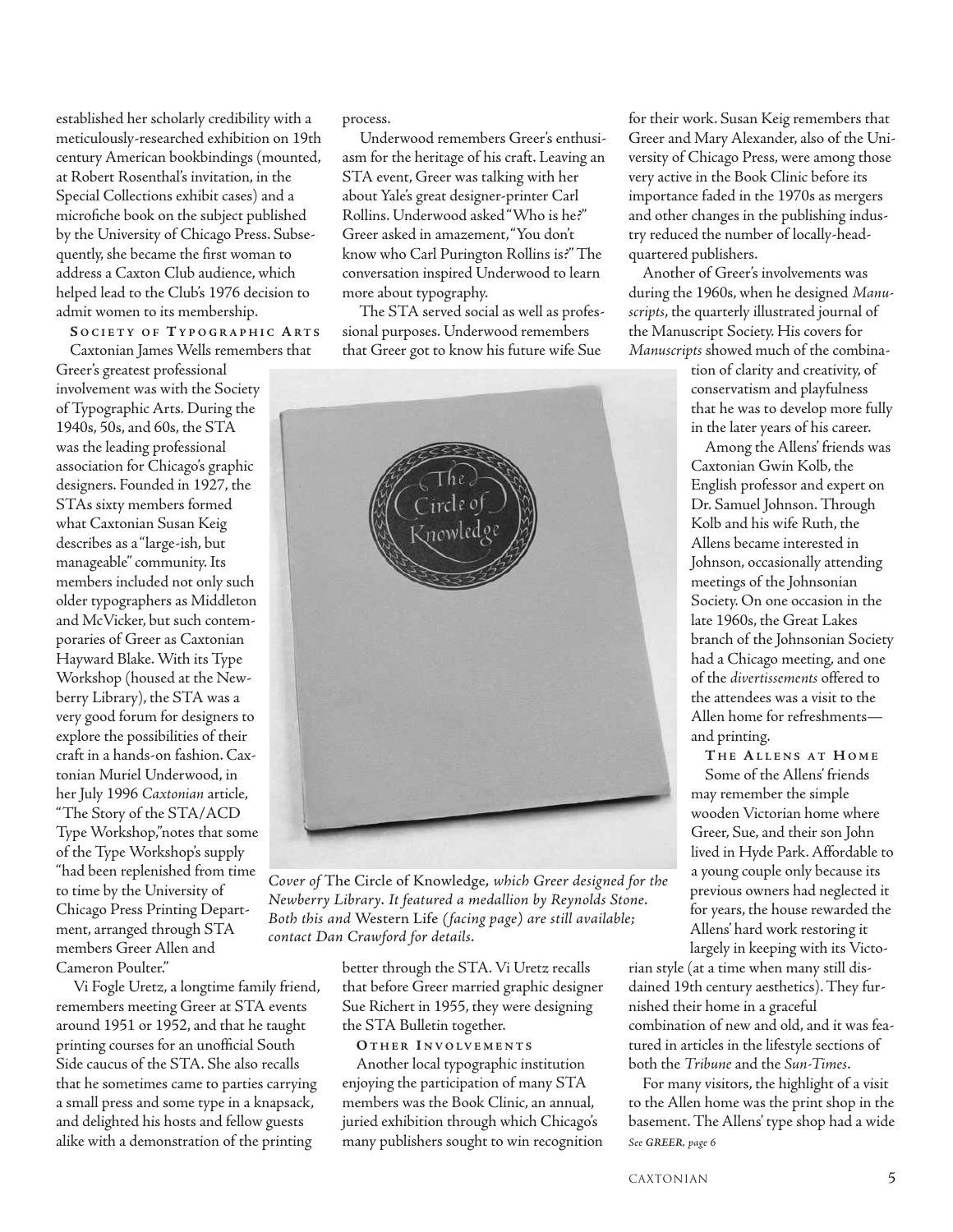variety of fonts and sizes, along with a variety of decorative illustrations of 18th and 19th century images. There was a flatbed proof press, useful for printing the occasional large-size poster in small quantities, but the favorite of the Allens and their visitors alike was a small clamshell-style press for printing cards and stationery. Many were the friends whose personalized notepads, and even birth and wedding announcements, were printed in the Allens' basement. For many years Sue would design a family Christmas card, which Greer would print in the basement. Susan Keig still has one of the Allens' Christmas cards on display in her kitchen.

Although his hobby printing focus was on historic technology, he kept up to date with contemporary printing technology by having a single-cylinder Davidson offset press moved into the basement in the late 1960s. This was an unusual machine for a hobby printer to own, and Greer did use it to print the occasional job, such as an invitation for an event at the Oriental Institute.

## **A H UMANE M ANAGER FOR**

**T URBULENT T IMES**

After eighteen years establishing himself at and beyond the University of Chicago Press as a designer of skill and grace, Greer became manager of the Printing Department of the Press in 1965. He took charge at a time of rapidly accelerating change beginning to sweep the printing industry.

When he learned the craft of printing, the dominant method of production in the industry was hot metal composition, which produced lines of type (similar to those set through the earlier technology of hand composition, except that the discrete units were not individual characters and spaces, but lines of type set by machine). Once the lines of hot metal were cool enough to be safely handled, they were transferred to a press for printing. After the printing process, the metal lines were melted down for re-use. Although hot metal was at the leading edge of printing technology in the 1910s and 1920s, photographic composition and offset printing had come of age by the mid-1960s, and the superior efficiency was being felt throughout the printing industry with a force similar to the sweep-

ing impact of desktop publishing during the **GREER***, from page 5* tration Building, where he had to deal with 1990s.

> During Greer's years as manager of the Printing Department from 1965 to 1971, he struggled to modernize the plant against a backdrop of increasing competition from commercial printers that had been quicker to modernize. Much as he personally appreciated the history of traditional printing technology, he was acutely aware of the Printing Department's need to update its plant. He read the trade press assiduously to keep up with contemporary advances in offset technology.

Greer attended many management seminars, several of which dealt with the need for managers to engage in meaningful twoway communication with their employees rather than delivering orders in an older, more paternalistic, top-down style. This then-new approach to management fit in very well with Greer's personal style. His down-to-earth manner resonated with employees at all levels of the organization, from his assistant manager right down to the driver of the department's delivery truck. Greer's concern with his employees as human beings, which was reflected in his efforts to minimize job losses in the difficult process of changing technology, helped assure their cooperation as he oversaw the Printing Department's replacement of hot metal with offset printing.

Greer's direct style, and his easy rapport with people at all levels, came in handy on one occasion during the turbulent 1960s. Some of the pressmen were accustomed, in good weather, to eating lunch on the loading dock at the Press building (now the University of Chicago bookstore), right across Ellis Avenue from the Administration Building. These hard-working, traditionally-minded men did not approve of the casual dress and grooming of many of the students who were abundantly evident at the Administration Building across the street, particularly when protests were occurring. Using his capacity for straight talk, Greer convinced his employees to enjoy their lunch elsewhere, thus helping to ward off confrontation.

Preventing unwanted face-offs between students and his employees was the least of Greer's worries with regard to the Adminisa cost-concerned university administration that was unsympathetic to his needs as the manager of a department struggling to keep pace with sweeping changes in the technology of printing. Although the administration was not consciously attempting to eliminate the Printing Department, Greer and other employees sensed that the administration failed to understand or support what needed to be done if the Printing Department was to define a niche for itself in the offset age. Greer understood the value of good graphic design in helping to convey the dignity and distinction of the University itself as an institution, but unfortunately his bosses at the Administration Building failed to see the value of Greer's argument. It was a comfort to Greer that one of his colleagues at the Press, Caxtonian Robert Williams, was a distinguished calligrapher and scholar of printing history whose work he admired.

It was while Greer was struggling with these issues that Yale University contacted him about taking on a similar role in a more supportive environment. Although Greer did not want to leave the city, the neighborhood, and the university where he had built his career, he sensed that he was at a dead end at the University of Chicago, and in 1971 he left Chicago to become Yale's University Printer, in the line of succession to his Yale mentor Carl Rollins. After trying the job for a year to determine whether the Yale position truly offered him a secure future, he moved his wife Sue and son John to New Haven in 1972.

The Chicago phase of Greer Allen's career had come to an end, but despite the indifferent attitude of the administration, several friends at the University of Chicago such as Gwin Kolb and Robert Rosenthal felt his departure keenly. Non-U. of C. friends and colleagues also missed Greer. Caxtonian Susan Keig says that his departure left a void in the Chicago design community; although she and other contemporaries such as Bruce Beck, Hayward Blake, Lynn Martin, and Muriel Underwood continued to practice fine design in accordance with the same precepts of distinction and clarity that inspired Greer's work.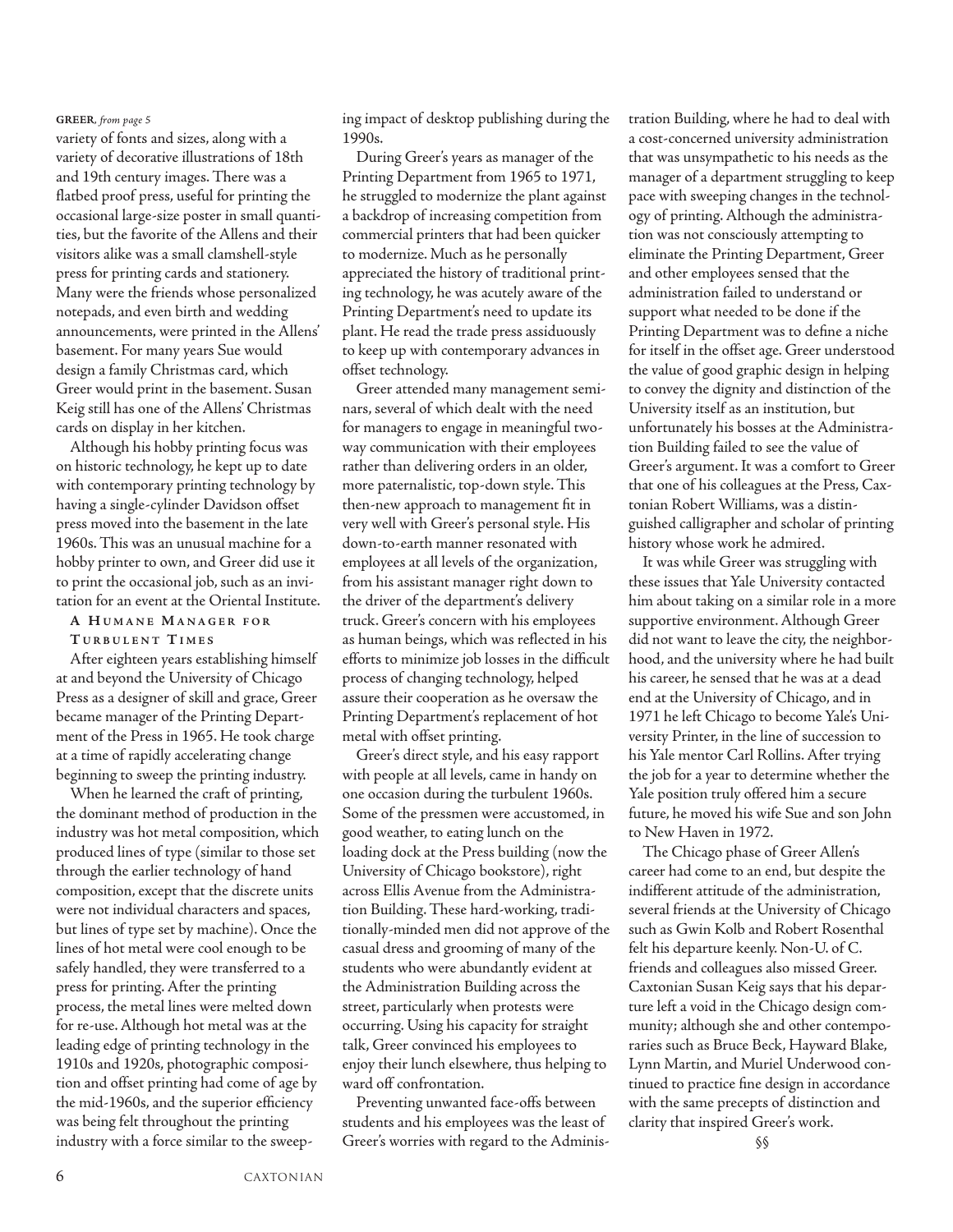# *Caxtonians Collect: Arlene Hoffman*

Tenth in a series of interviews with members.

*Interviewed by Paul T. Ruxin*

Who is a bibliophile? Readers of dealer catalogues, fine-press devotees, typophiles? Collectors? Readers? Perhaps, but not necessarily. Caxtonian Arlene Hoffman, however, is most certainly a bibliophile. Proposed for Caxton by George Leonard and Susan Hanes in 2005, she came to Chicago from New York and Connecticut in 2000. She brought with her some of her remarkable collections, of which more below, but what dominates the walls and many other surfaces of her gracious Lincoln Park apartment are books; books on shelves that have been carefully organized, but according to her own system, books whose appearance makes clear that they have been read.

*Caxtonian*: What started you collecting books?

*Arlene Hoffman*: Closeness to nature. I was a middle child, and, although loved, I was often alone, and I would go out into the fields and I would collect books. Both kept me from feeling lonely.

*Caxtonian*: What was the power of books to do that?

*Hoffman*: Nature and books made me feel safe. I found a wealth, a wonderment in books. My books give me joy, and they are all very personal.

*Caxtonian*: Looking at your shelves one is struck by how eclectic your tastes are. I see poetry, literature, art, nature, letters—do you have a favorite writer or genre?

*Hoffman*: I need poetry books, and I need nature books. These three walls are "New York" books, books from my New York apartment, and these three are "Connecticut" books, from my lovely old 1722 house in Lakeville, where, unlike New York, I had my sprawling English garden—but I found that even when I was in New York I needed my field guides, and if I had had a third place I would have needed them there too.

*Caxtonian*: What poets, in particular, do you come back to?



*Hoffman*: Edna St. Vincent Millay, and Rainer Maria Rilke. I read them always.

*Caxtonian*: They are lyric, romantic writers. Do you find that appealing for personal reasons?

*Hoffman*: Oh perhaps. I was a flower child, a hippy. Beauty has always touched me.

*Caxtonian*: In what ways do your loves of nature and books and beauty come together?

*Hoffman*: They intersect everywhere. Here are some 19th Century nature books, one a set of eight about British birds [Morris, *A History of British Birds* (1880)], and one about fishing [Ronalds, *The Fly-Fisher Entomology* (1868)]. Look at these beautiful hand-painted plates of birds and fish and tied flies. See how they have eggwhited surfaces that make them gleam and come alive. I need these books around me.

*Caxtonian*: Your apartment here is glorious; tell me something about how your interests informed the creation of this beautiful space.

*Hoffman*: Many of the paintings, as you can see, reflect the importance of nature in my life. I didn't feel at home here until I had my pig, my cow, my animal paintings on the walls around my bedroom, and my Biedermeier furniture, which emphasizes the lovely natural grain of the wood. My home in Connecticut had a wildflower garden planted to attract Sphinx moths and monarch butterflies, which I also raised in Manhattan. I am doing that here too, and have been doing it for 37 years. All these loves are reflected in my collections. I need not only my poetry, but baroque music to read by, and here is a wonderful old painting it looks like Mozart in drag, doesn't it [*Caxtonian*:"It does"], but it is all part of who I am, just as I become part of my house in Connecticut. The daughter of the builder in 1722 was named "Hannah," or healer, and I am a healer too, and felt her spirit when I found that

house, and mine is now there too.

*Caxtonian*: Although it's difficult to concentrate only on the books in the presence of so many wonderful things, tell me what you're reading now, new and old.

*Hoffman*: I just finished Mark Haddon's *The Curious Incident of a Dog in the Night-Time*, a beautiful moving book about a boy with Asberger's syndrome. And I am reading the Torah with a Rabbi in West Rogers park, in a small group, once a week. We read each portion over and over.

*Caxtonian*: Do you think of the Bible as a spiritual or literary work?

*Hoffman*: Oh it is spiritual; it is a way to live, an explanation, a guide.

*Caxtonian*: But not to exclusion of being beautifully written?

*Hoffman*: No, of course not. It is moving and passionate, but I don't think you can approach it as literary rather than spiritual; in that sense it is different than Rilke's or Millay's poetry which are both.